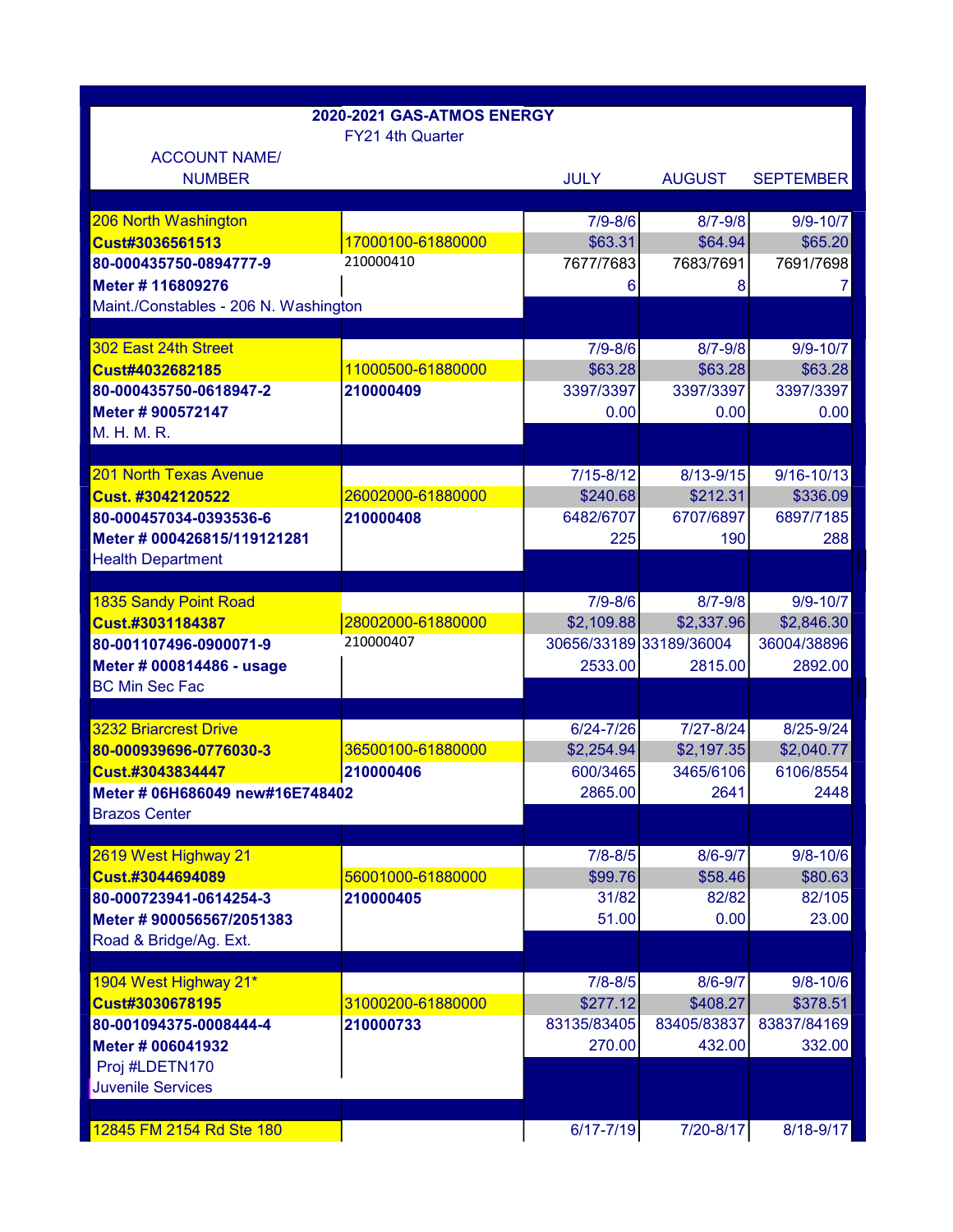|                                            | 2020-2021 GAS-ATMOS ENERGY |                         |                         |                         |
|--------------------------------------------|----------------------------|-------------------------|-------------------------|-------------------------|
|                                            | FY21 4th Quarter           |                         |                         |                         |
| <b>ACCOUNT NAME/</b><br><b>NUMBER</b>      |                            | <b>JULY</b>             | <b>AUGUST</b>           | <b>SEPTEMBER</b>        |
| Cust.#3036540787                           | 24101100-61880000          | \$55.62                 | \$55.62                 | \$55.62                 |
| 80-000435750-1641282-1                     | 210000443                  | 779/779                 | 779/779                 | 779/779                 |
| Meter #048069892                           |                            | 0.00                    | 0.00                    | 0.00                    |
| JP Pct 1                                   |                            |                         |                         |                         |
|                                            |                            |                         |                         |                         |
| 201 E 27th St                              |                            | $7/9 - 8/6$             | $8/7 - 9/8$             | $9/9 - 10/7$            |
| Cust#3036561728                            | 14000100-61880000          | \$58.46                 | \$58.46                 | \$60.38                 |
| 80-000435750-0894784-4                     | 210000442                  | 43019/43019             | 43019/43019             | 43019/43021             |
| Meter # 032000165                          |                            | 0.00                    | 0.00                    | 2.00                    |
| <b>IT - Maxwell Bldg</b>                   |                            |                         |                         |                         |
|                                            |                            |                         |                         |                         |
| <b>5827 Leonard Road</b>                   |                            | $7/13 - 8/9$            | 8/10-9/10               | $9/10 - 10/10$          |
| Cust.#3036539093                           | 36000100-61880000          | \$232.16                | \$0.00                  | \$0.00                  |
| <b>Meter Serial #000712793</b>             | 210000441                  | 62748/63065             | 62748/62748             | 62748/62748             |
| Expo                                       |                            | 317.00                  | 0.00                    | 0.00                    |
|                                            |                            |                         |                         |                         |
| 1700 Hwy 21 W                              |                            | $7/9 - 8/6$             | $8/7 - 9/8$             | $9/9 - 10/7$            |
| Cust.#3036538772                           | 28000100-61880000          | \$532.24<br>21099/21684 | \$126.49<br>21684/21768 | \$255.12<br>21768/21972 |
| <b>Meter Serial #000659174</b><br>SO-Admin | 210000440                  | 585.00                  | 84.00                   | 204.00                  |
|                                            |                            |                         |                         |                         |
| 12845 FM 2154 Rd Ste 140                   |                            | $6/17 - 7/19$           | 7/20-8/17               | 8/18-9/17               |
| Cust.#3036540527                           | 30101100-61880000          | \$55.62                 | \$55.62                 | \$55.62                 |
| 80-000435750-1476906-8                     | 210000439                  | 691/691                 | 691/691                 | 691-691                 |
| Meter #048112883                           |                            | 0.00                    | 0.00                    | 0.00                    |
| Const Pct 1                                |                            |                         |                         |                         |
|                                            |                            |                         |                         |                         |
|                                            |                            | $7/9 - 8/6$             | $8/7 - 9/8$             | $9/9 - 10/7$            |
| Cust.#3042722319                           | 11000500-61880000          | \$2,340.70              | \$3,799.59              | \$3,797.77              |
| 80-000547202-0377267-2                     | 210000438                  | 46947/49765             | 49765/54385             | 54385/58264             |
| Meter #000846112                           |                            | 2818.00                 | 4620.00                 | 3879.00                 |
| <b>Admin Building</b>                      |                            |                         |                         |                         |
|                                            |                            |                         |                         |                         |
| <b>1835 Sandy Point Road</b>               |                            | $7/9 - 8/6$             | $8/7 - 9/8$             | $9/9 - 10/7$            |
| Cust.#3031184127                           | 28002000-61880000          | \$1,571.31              | \$1,113.59              | \$1,351.15              |
| Cust.#3031184127                           | 210000437                  |                         | 3314/4617               | 4617/5958               |
| 80-001107496-2948641-0                     |                            | 3314                    | 1303                    | 1341                    |
| Meter #000946366                           |                            |                         |                         |                         |
| <b>BC Min Sec Fac</b>                      |                            |                         |                         |                         |
| <b>1821 Sandy Point Road</b>               |                            | $7/9 - 8/6$             | $8/7 - 9/8$             | $9/9 - 10/7$            |
| Cust. #3042722604                          | 28002000-61880000          | \$58.46                 | \$58.46                 | \$58.46                 |
| 80-000547202-0382817-8                     | 210000436                  | 7077/7077               | 7077/7077               | 7077/7077               |
| Meter #09R434309                           |                            | 0.0                     | 0.0                     | 0.0                     |
|                                            |                            |                         |                         |                         |